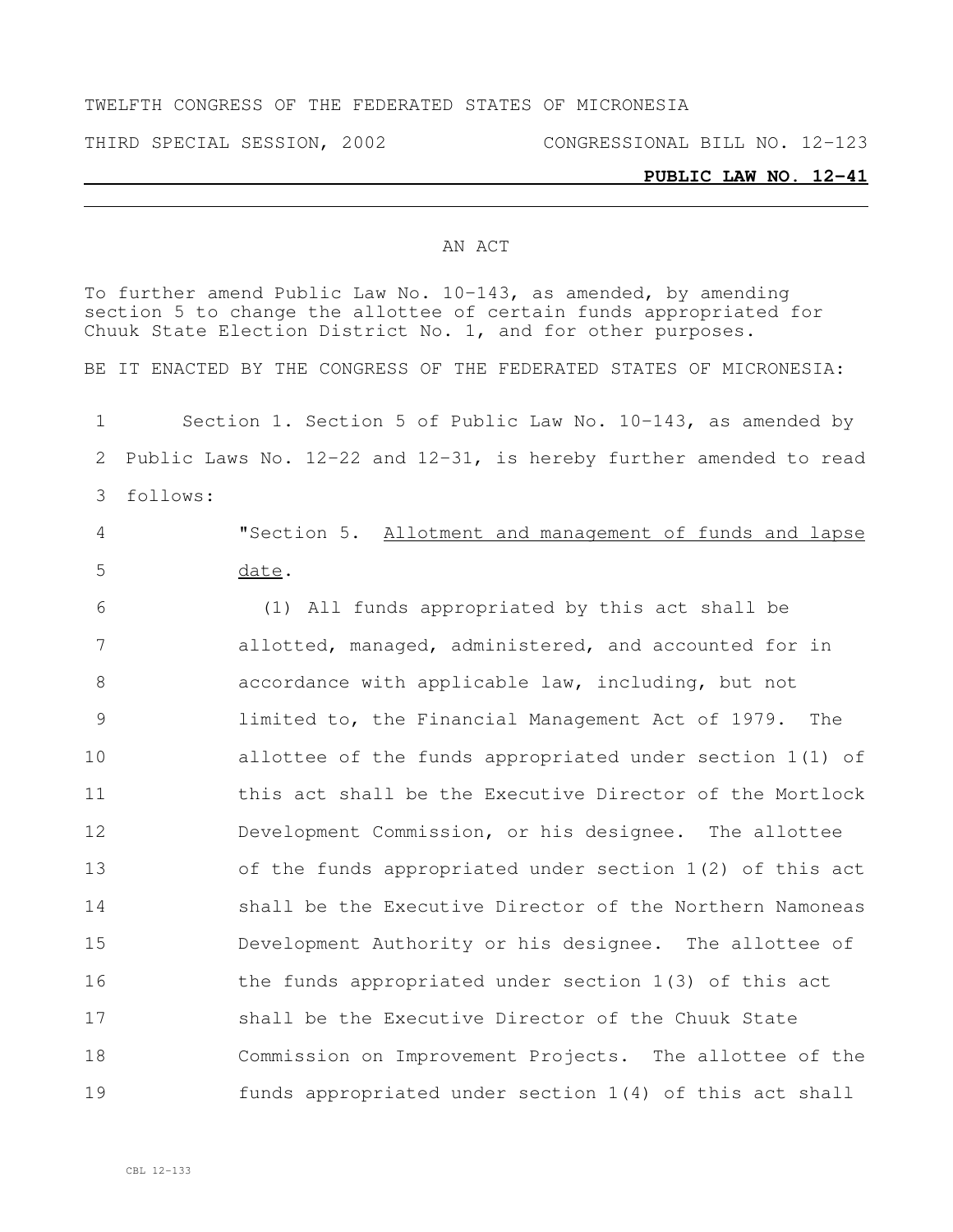# **PUBLIC LAW NO. 12-41**

| 1             | be the Mayor of Polle. The allottee of the funds           |
|---------------|------------------------------------------------------------|
| 2             | appropriated under section $1(5)$ of this act shall be the |
| 3             | Northwest Islands Project Coordinator or his designee.     |
| 4             | The allottee of the funds appropriated under section       |
| 5             | 1(6) of this act shall be the Secretary of the             |
| 6             | Department of Health, Education and Social Affairs of      |
| 7             | the Federated States of Micronesia, or his designee.       |
| 8             | The allottee of the funds appropriated under section       |
| $\mathcal{G}$ | 2(1)(b) of this act shall be the Mayor of Kolonia.<br>The  |
| 10            | allottee of the funds appropriated under section 3 of      |
| 11            | this act shall be the Governor of the State of Yap or      |
| 12            | the Governor's designee. The allottee of the funds         |
| 13            | appropriated under section 4 of this act shall be the      |
| 14            | Governor of the State of Kosrae or the Governor's          |
| 15            | designee. The allottee of all other funds appropriated     |
| 16            | by this act shall be the President of the Federated        |
| 17            | States of Micronesia or the President's designee.<br>The   |
| 18            | allottees shall be responsible for ensuring that these     |
| 19            | funds, or so much thereof as may be necessary, are used    |
| 20            | solely for the purpose specified in this act, and that     |
| 21            | no obligations are incurred in excess of the sum           |
| 22            | appropriated.                                              |
|               |                                                            |

 (2) The authority of the allottees to obligate funds appropriated by this act shall not lapse."

of 3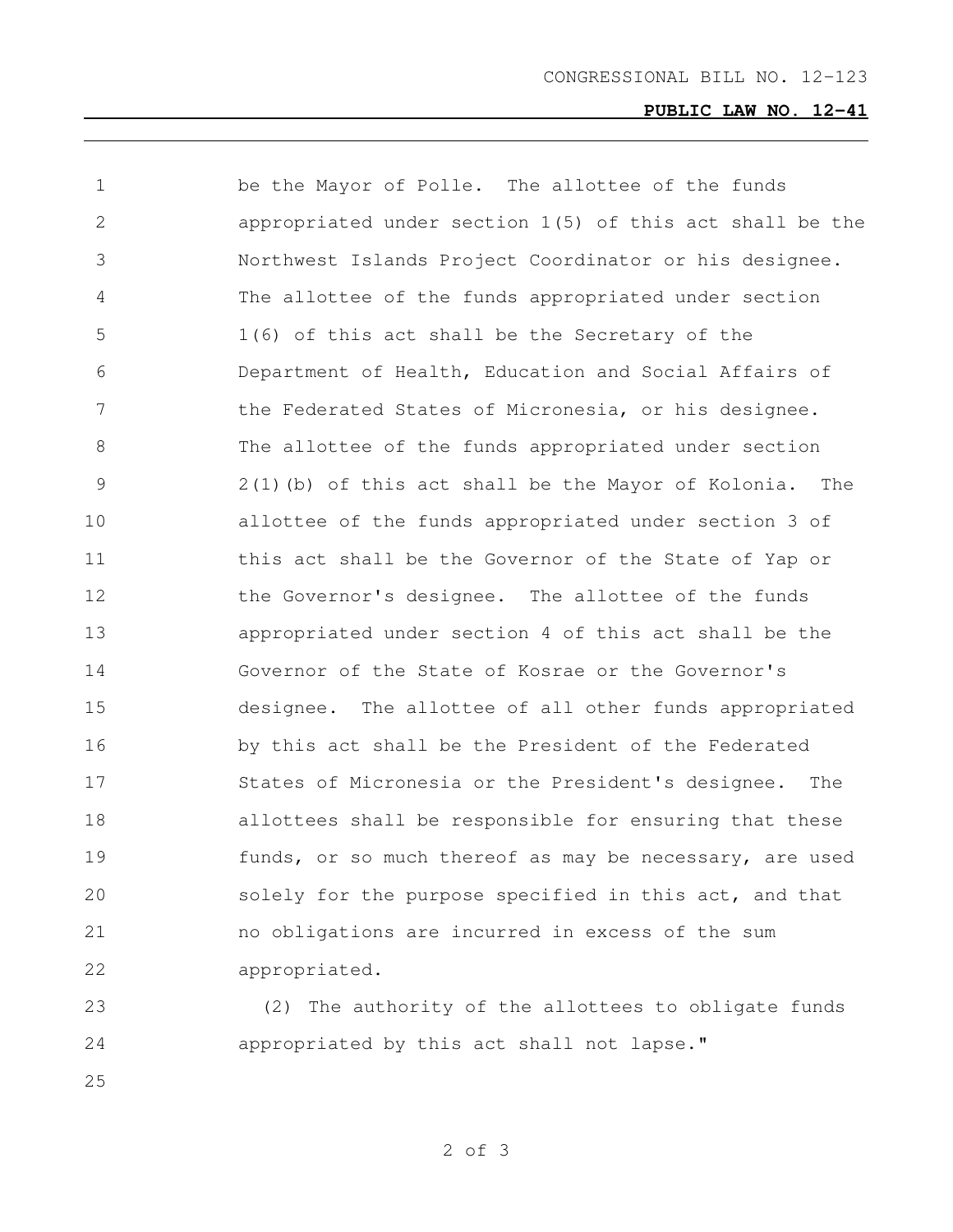# **PUBLIC LAW NO. 12-41**

| $\mathbf 1$     |                                     |  |                                                             |                                                           |  |
|-----------------|-------------------------------------|--|-------------------------------------------------------------|-----------------------------------------------------------|--|
| 2               |                                     |  |                                                             | Section 2. This act shall become law upon approval by the |  |
| 3               |                                     |  | President of the Federated States of Micronesia or upon its |                                                           |  |
| $\overline{4}$  | becoming law without such approval. |  |                                                             |                                                           |  |
| 5               |                                     |  |                                                             |                                                           |  |
| 6               |                                     |  |                                                             |                                                           |  |
| $7\phantom{.0}$ |                                     |  |                                                             |                                                           |  |
| $\,8\,$         |                                     |  |                                                             | July 19 (2002)                                            |  |
| $\mathcal{G}$   |                                     |  |                                                             |                                                           |  |
| 10              |                                     |  |                                                             |                                                           |  |
| 11              |                                     |  |                                                             |                                                           |  |
| 12              |                                     |  |                                                             |                                                           |  |
| 13              |                                     |  | Leo A. Falcam                                               | /s/ Redley Killion for                                    |  |
| 14              |                                     |  | President                                                   | Federated States of Micronesia                            |  |
| 15              |                                     |  |                                                             |                                                           |  |
|                 |                                     |  |                                                             |                                                           |  |
| 16              |                                     |  |                                                             |                                                           |  |
| 17              |                                     |  |                                                             |                                                           |  |
| 18              |                                     |  |                                                             |                                                           |  |
| 19              |                                     |  |                                                             |                                                           |  |
| 20              |                                     |  |                                                             |                                                           |  |
| 21              |                                     |  |                                                             |                                                           |  |
| 22              |                                     |  |                                                             |                                                           |  |
| 23              |                                     |  |                                                             |                                                           |  |
| 24              |                                     |  |                                                             |                                                           |  |